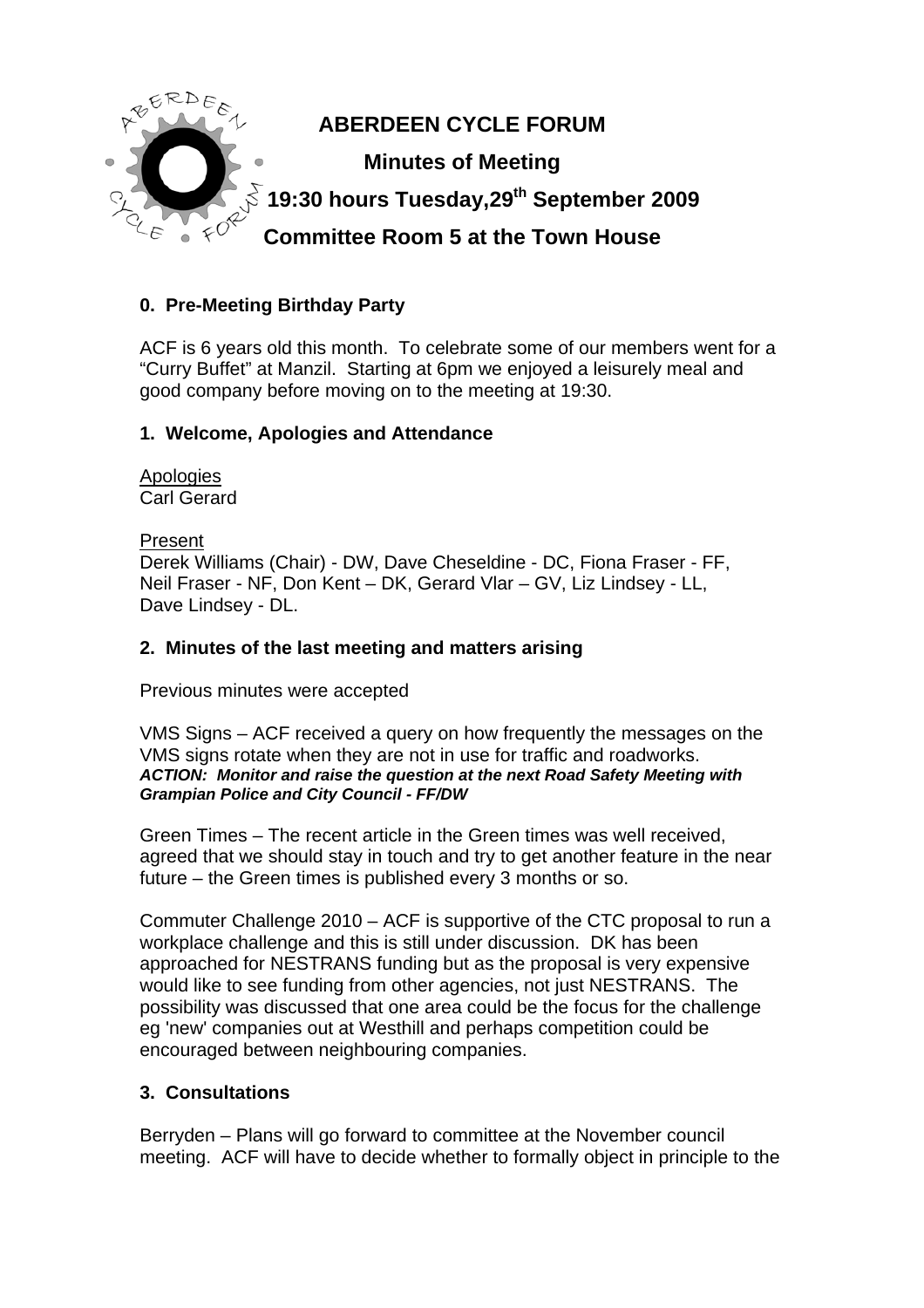road or if effort would be more effective in trying to influence the cycle facilities at the design stage. Plans will be discussed at the next meeting.

Walk Throughs – ACF has been involved in a number of studies in conjunction with ACCs Planning trainees. These proposals are still at an early stage but they include a dual use study for the pavement along Anderson Drive, a route from the city centre out to the AECC and a path alongside the A96 from the airport roundabout to Blackburn. Routes along Anderson Drive and to the AECC will be put on the website for comment. *ACTION: CG.* 

### **4. Aggressive motorist behaviour as a barrier to cycling uptake in Aberdeen.**

The letter received from Mr Gatt was discussed at the meeting as it was agreed that it should be raised at the next Road Safety Meeting along with Mr Gatt's suggestion for an online reporting tool. The general consensus was that incidents should be reported to the police who will follow up any report. Comments regarding driver training were also noted. *ACTION: To be raised at the next Road Safety Meeting – FF/DW.* 

It was noted that there seems to have been a recent increase in the number of prosecutions for road offences and ACF wondered if this was the result of an increase in road casualties or just a general clamp-down.

### **5. Becycle Film and Networking evening**

Becycle have arranged a film screening in association with Xtreme at their facility at the beach and ACF were invited. This is due to take place on the evening of Saturday 16<sup>th</sup> October. *ACTION: DC to forward the information to DL with a view to arranging a stall.* 

*Post Meeting note: Unfortunately we will not have enough volunteers available to man a stall at this event.* 

### **6. Commuter Challenge**

Update on the results of our Commuter Challenge back in Bike Week. The comments section from the entries has been anonomised and the results reviewed. Overall the response to cycling was positive with almost 100 positive comments as against 70 negative ones. Not surprisingly the "things that would put you off cycling" were Traffic Density and Poor Driver Behaviour.

*ACTION: To be discussed at the next Road Safety Meeting – DL.* 

### **7. Ride Friday**

A trial of Ride Friday took place from the Park and Ride at Kingswells in September and ACF reviewed their involvement. This is promoted by NESTRANS as part of their Park and Choose initiative. The short time between the the date for the ride being decided and the ride itself resulted in